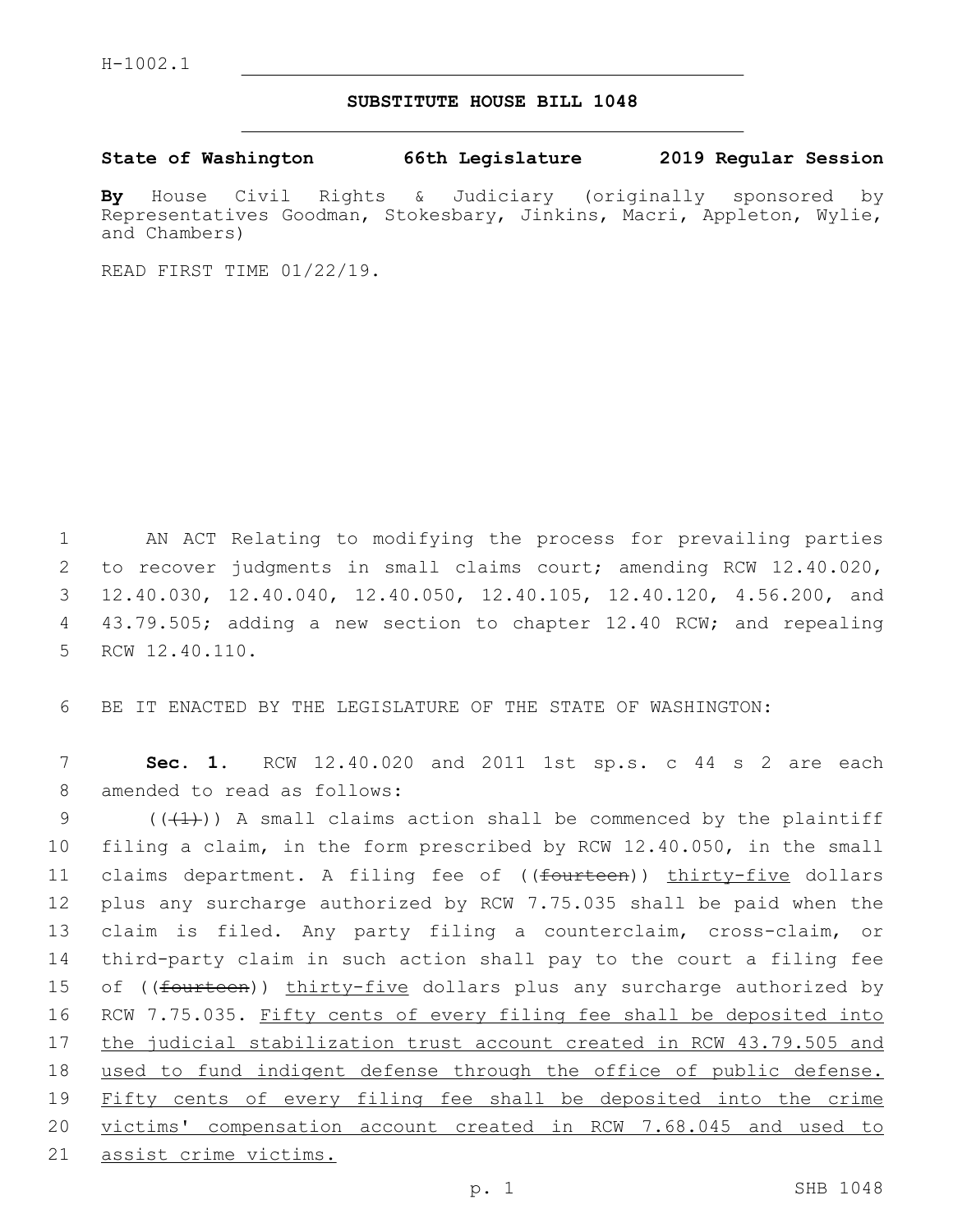(((2) Until July 1, 2013, in addition to the fees required by this section, an additional surcharge of ten dollars shall be charged on the filing fees required by this section, of which seventy-five percent must be remitted to the state treasurer for deposit in the judicial stabilization trust account and twenty-five percent must be 6 retained by the county.)

 **Sec. 2.** RCW 12.40.030 and 1997 c 352 s 1 are each amended to 8 read as follows:

 Upon filing of a claim, the court shall set a time for hearing on the matter. The court shall issue a notice of the claim which shall be served upon the defendant to notify the defendant of the hearing 12 date. A trial need not be held ((on this)) at the first 13 ((appearance)) hearing, if dispute resolution services are offered 14 instead of trial, or local practice rules provide ((that trials will 15 be held on different days)) for a pretrial hearing.

 **Sec. 3.** RCW 12.40.040 and 1997 c 352 s 2 are each amended to 17 read as follows:

18 The notice of claim ((ean)) may be served either as provided for 19 the service of summons or complaint and notice in civil actions as described in RCW 4.28.080 or by registered or certified mail if a return receipt with the signature of the party being served is filed with the court. No other legal document or process is to be served with the notice of claim. Information from the court regarding the small claims department, local small claims procedure, dispute resolution services, or other matters related to litigation in the small claims department may be included with the notice of claim when 27 served.

 The notice of claim shall be served promptly after filing the 29 claim. Service must be complete at least ten calendar days prior to 30 the first hearing.

 The person serving the notice of claim shall be entitled to receive from the plaintiff, besides mileage, the fee specified in RCW 36.18.040 for such service; which sum, together with the filing fee set forth in RCW 12.40.020, shall be added to any judgment given for 35 plaintiff.

 **Sec. 4.** RCW 12.40.050 and 1984 c 258 s 62 are each amended to 37 read as follows: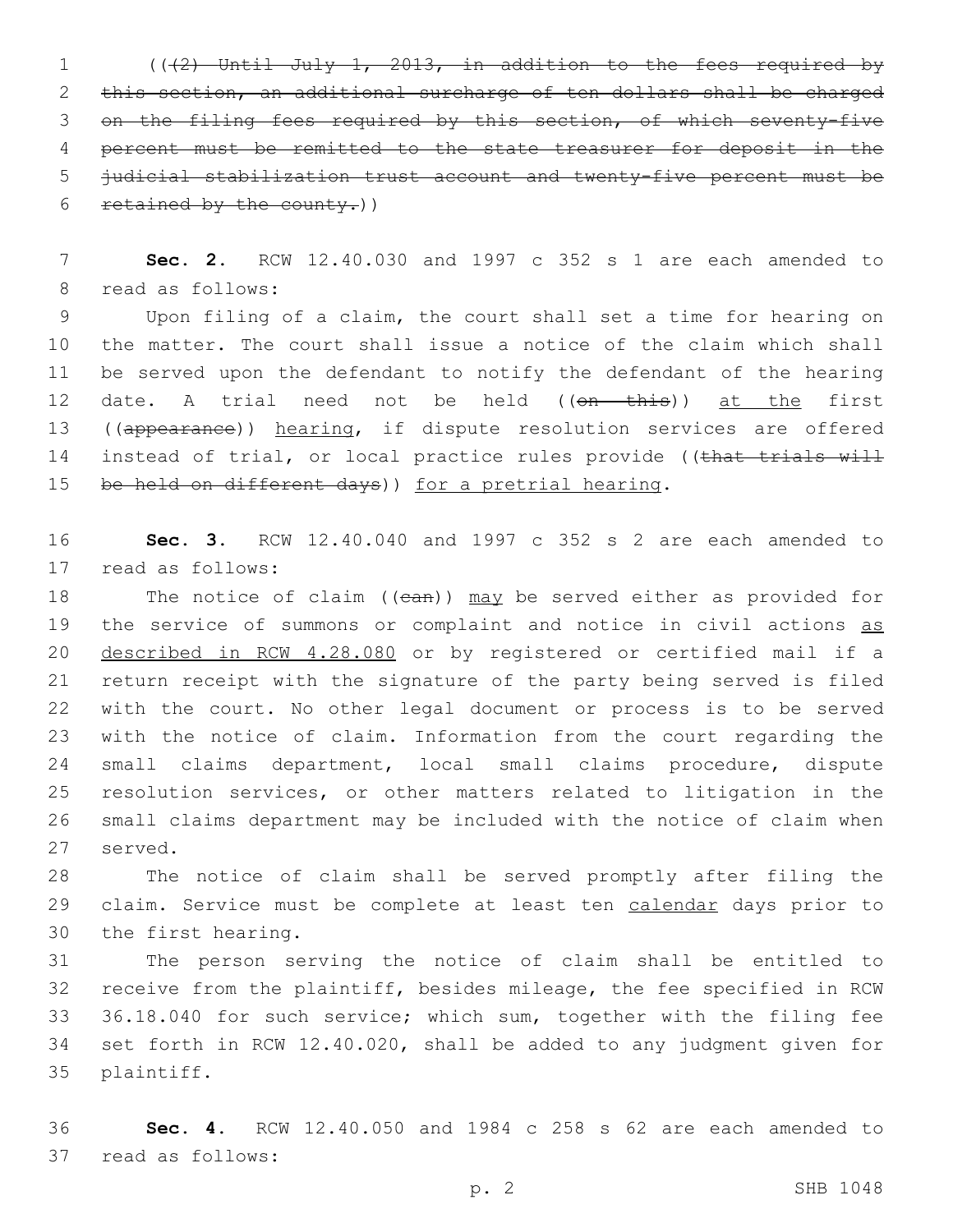A claim filed in the small claims department shall contain: (1) The name and address of the plaintiff; (2) a sworn statement, in brief and concise form, of the nature and amount of the claim and when the claim accrued; and (3) the name and residence of the defendant, if known to the plaintiff, for the purpose of serving the 6 notice of claim on the defendant.

7 **Sec. 5.** RCW 12.40.105 and 2004 c 70 s 1 are each amended to read 8 as follows:

9 ((If the losing party fails to pay the judgment within thirty 10 days or within the period otherwise ordered by the court, the 11 judgment shall be increased by: (1) An amount sufficient to cover 12 costs of certification of the judgment under RCW 12.40.110; (2) the 13 amount specified in RCW 36.18.012(2))) (1) Upon the judge's entry of 14 judgment in a small claims action, the judgment is certified as a 15 district court civil judgment and shall be increased by: (a) The 16 amount specified in RCW 36.18.012(2); (b) any post judgment interest 17 provided for in RCW 4.56.110 and  $19.52.020$ ; and  $((43+))$  (c) any other 18 costs incurred by the prevailing party to enforce the judgment, 19 including but not limited to reasonable attorneys' fees, without 20 regard to the jurisdictional limits on the small claims department.

21 (2) The clerk of the small claims department shall enter the 22 civil judgment on the judgment docket of the district court; and, as 23 in other judgments of district courts, once the judgment is entered 24 on the district court's docket garnishment, execution, and other 25 process on execution provided by law may issue thereon.

26 (3) A certified copy of the district court judgment shall be 27 provided to the prevailing party for no additional fee.

 (4) The prevailing party may file a transcript of the district 29 court civil judgment or a certified copy of the district court judgment with superior courts for entry in the superior courts' lien dockets with like effect as in other cases.

32 **Sec. 6.** RCW 12.40.120 and 1997 c 352 s 4 are each amended to 33 read as follows:

 No appeal shall be permitted from a judgment of the small claims department of the district court where the amount claimed was less than two hundred fifty dollars. No appeal shall be permitted by a party who requested the exercise of jurisdiction by the small claims department where the amount claimed by that party was less than one

p. 3 SHB 1048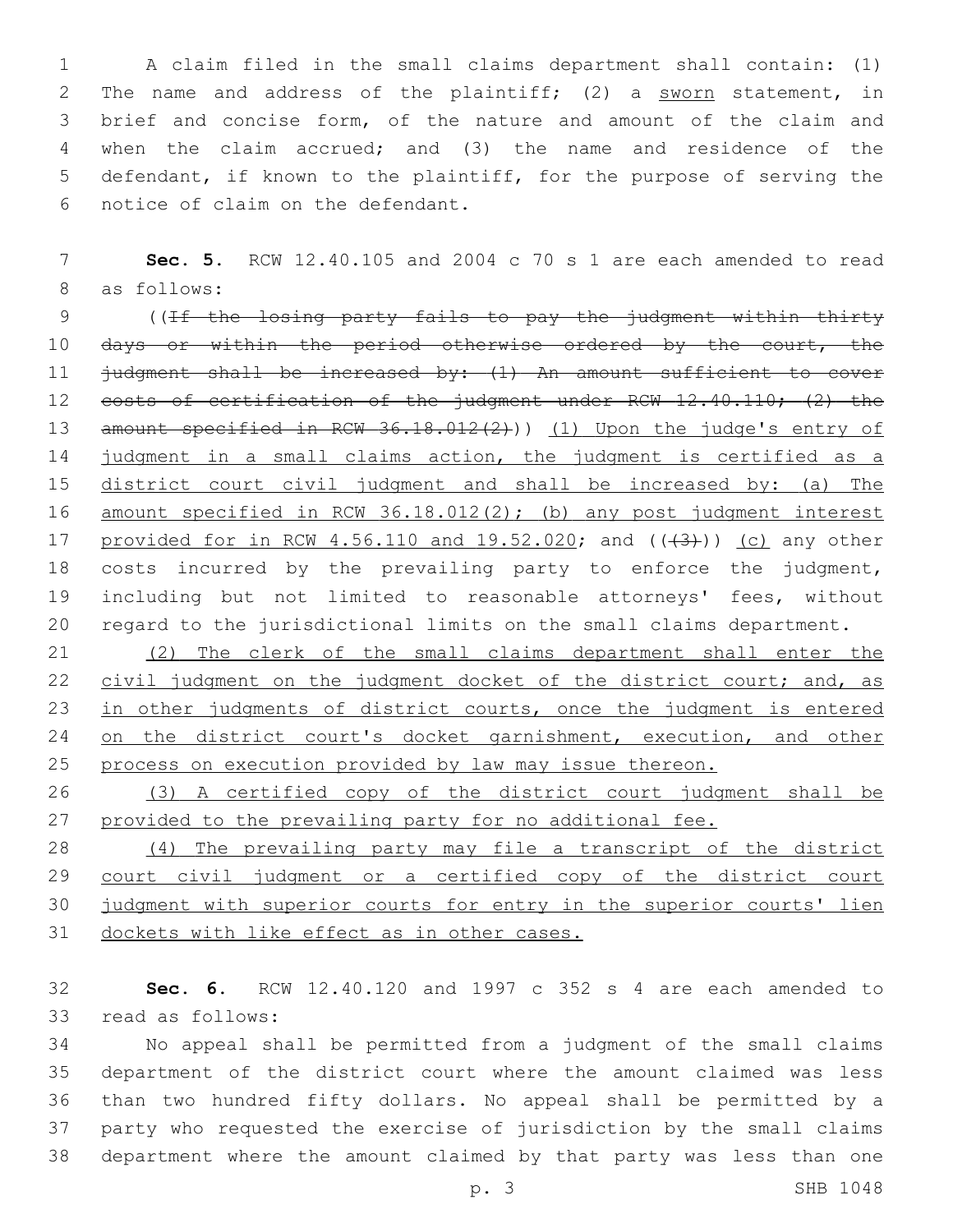thousand dollars. A party in default may seek to have the default 2 judgment set aside according to the civil court rules applicable to 3 setting aside judgments in district court.

 NEW SECTION. **Sec. 7.** A new section is added to chapter 12.40 5 RCW to read as follows:

 If the prevailing party receives payment of the judgment, the prevailing party shall file a satisfaction of such judgment with all courts in which the judgment was filed. If the prevailing party fails to file proof of satisfaction of the judgment, the party paying the judgment may file such notice with all courts in which the judgment 11 was filed.

 **Sec. 8.** RCW 4.56.200 and 2012 c 133 s 1 are each amended to read 13 as follows:

 The lien of judgments upon the real estate of the judgment debtor 15 shall commence as follows:

 (1) Judgments of the district court of the United States rendered or filed in the county in which the real estate of the judgment 18 debtor is situated, from the time of the entry or filing thereof;

 (2) Judgments of the superior court for the county in which the real estate of the judgment debtor is situated, from the time of the filing by the county clerk upon the execution docket in accordance 22 with RCW 4.64.030;

 (3) Judgments of the district court of the United States rendered in any county in this state other than that in which the real estate of the judgment debtor to be affected is situated, judgments of the supreme court of this state, judgments of the court of appeals of this state, and judgments of the superior court for any county other than that in which the real estate of the judgment debtor to be affected is situated, from the time of the filing of a duly certified abstract of such judgment with the county clerk of the county in which the real estate of the judgment debtor to be affected is 32 situated, as provided in this act;

 (4) Judgments of a district court of this state rendered or filed as a foreign judgment in a superior court in the county in which the real estate of the judgment debtor is situated, from the time of the 36 filing of a duly certified district court judgment or duly certified transcript of the docket of the district court with the county clerk of the county in which such judgment was rendered or filed, and upon

p. 4 SHB 1048